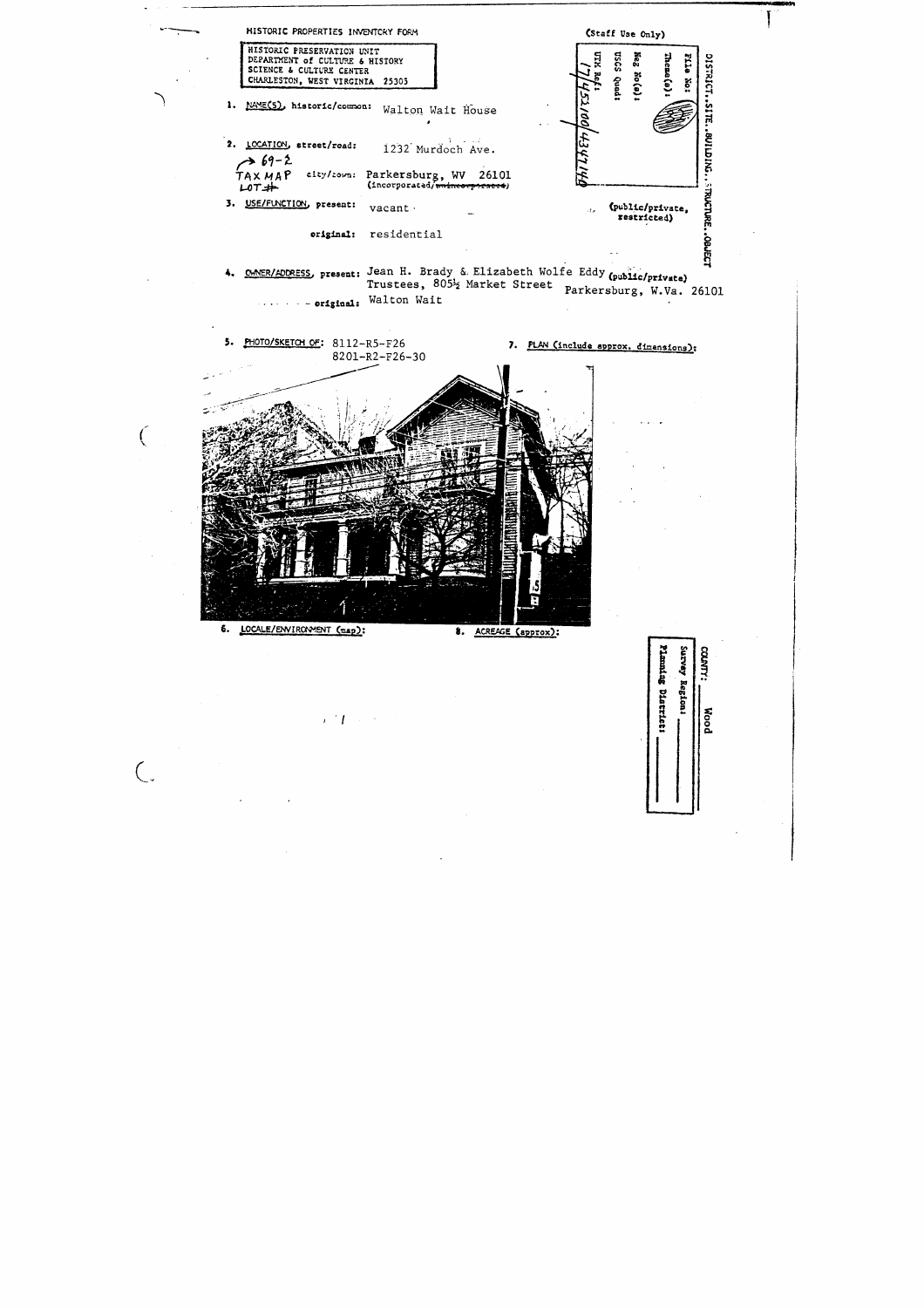|  | 9. DESCRIPTION (clarify as appropriate): See attached |  |  |  |
|--|-------------------------------------------------------|--|--|--|
|--|-------------------------------------------------------|--|--|--|

|  | a. Exterior Fabric |  | b. Structural System |  | c. Roofing Material |
|--|--------------------|--|----------------------|--|---------------------|
|--|--------------------|--|----------------------|--|---------------------|

## d. Associated Structures (use/type):

## e. Integrity (include dates):

 $c.1924$ 

5 Ann SE.

| outbuildings | eriginal site/relocated<br>from 1245 A<br>alterations |
|--------------|-------------------------------------------------------|
| dependencies |                                                       |
| other        | additions                                             |
|              |                                                       |
|              |                                                       |

g. Threats:

f. Condition:

**大学大学大学大学** 

## Vandalism and deterioration.

excellent good<br>fair deteriorated abandoned

10. SIGNIFICANCE (use additional sheet if necessary):

- a. Architect/Builder/Engineer:
- b. Style/Period: Greek Revival/ Italianate<br>c.1860-1870  $Date(s)$ :  $c_{\bullet}$

Maintaining nearly all of its original architectural features, this house should be preserved as a document not only of a transitional style, but of the quality of 19th century craftsmanship as well. Believed to have been built by Walton Wait c.1860-1870. He married Joanna Cook (1844-1924), the current owner's grandmother, shortly after the Civil War. Their daughter, Bettie C. Wait 1869-1959), neyer married. (Joanna's father built the Cook House at 13th and Murdoch, listed on the National Register and owned by the Junior League). This house (1232) was moved c.1924 to make room for a playground for the Nash School (above).

11. BIBLIOGRAPHY:

Parkersburg 1907.

Letter from Albert Wolfe to Eliza Smith, dated February 2, 1982.

|  | 12. FORM PREPARED BY Eliza Smith, Christina Mann , DATE 12/81 |
|--|---------------------------------------------------------------|
|  | a. Address ______ Allegheny Square West, Pittsburgh, PA 15212 |
|  | b. Organization Landmarks Pla ing, Inc.                       |
|  |                                                               |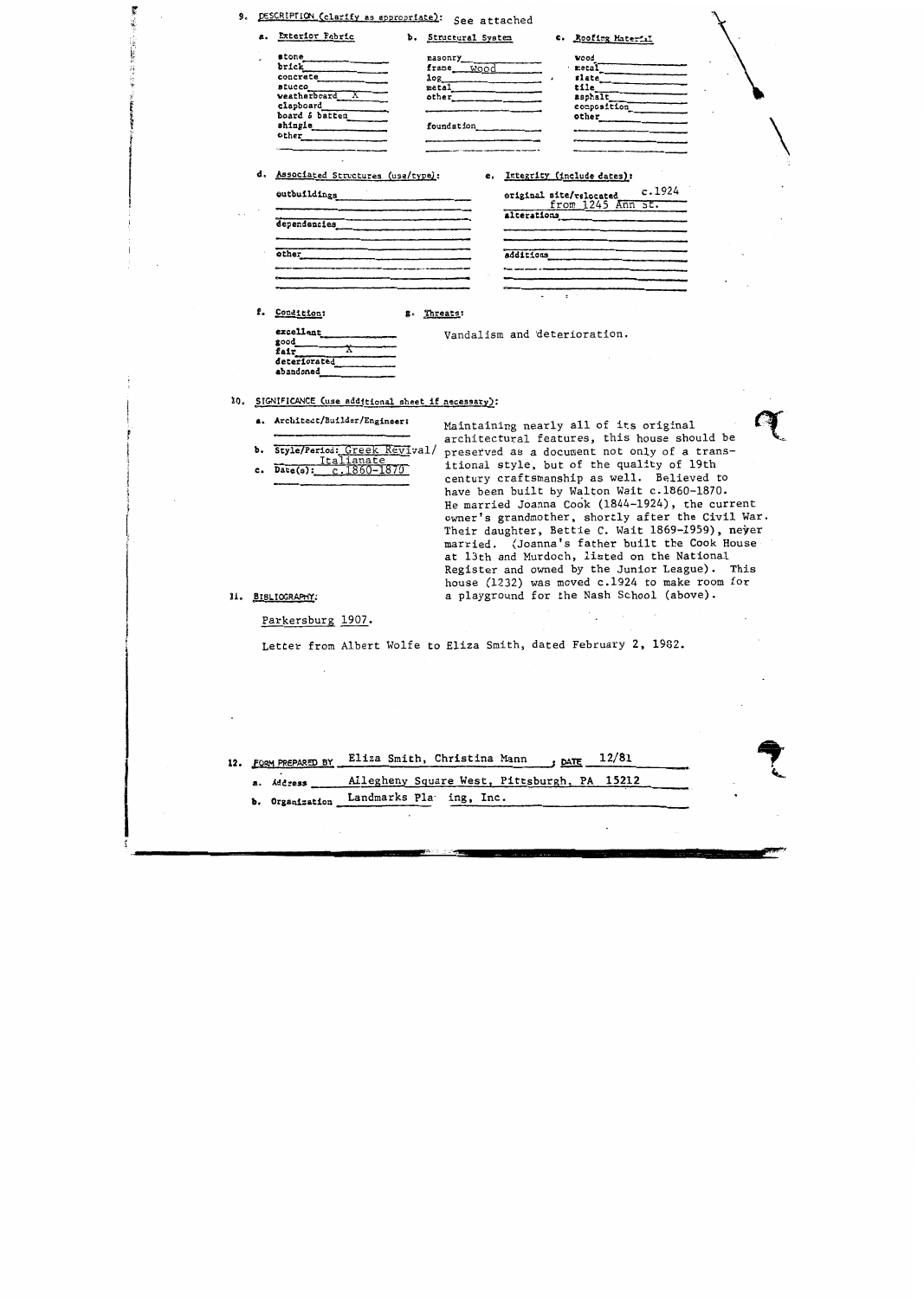Walton Wait House 1232 Murdoch Ave.

Terraced high above busy Murdoch,Avenue, this is a handsome and remarkably intact 2 story structure which illustrates the transition rom the Greek Revival to the Italianate. When it was moved c. 1924, erraced high above busy Murdoch Avenue, this is a handsome and<br>emarkably intact 2 story structure which illustrates the transition<br>rom the Greek Revival to the Italianate. When it was moved c. 1924,<br>he house was <u>not</u> turn the house was not turned around; consequently, its orientation has changed and the former rear is now the front  $(W)$ . Its gable roof, ridgepole running N-S, is intersected by a single gable on the W and 2 on the E; the widely overhanging eaves rest on brackets. There are 3 visible chimneys. The windows throughout are d/s (6/6), of full length on the 1st story, with fine architrave tim; a 3-sided bay projects from the W gable end. (In 1907, some of the windows were shuttered.)

The NW and SE corner porches match. Their deep, dentiled cornices rest on heavy, chamfered wooden posts. The 2 single doorways are transomed. A 3rd porch is barely visible on the N end of the house; it appears in the 1907 photo.

The interior features fine woodwork similar to that on the exterior. Most notable is the architrave window and door molding.

Exterior alterations apparent include an additional door to the right of the W door, removal of a balustrade from the W porch 2nd story, replacement of a 2nd story window with a door on the E, and addition of a 2 story infill in the ell of the E facade.



こまりです。で多